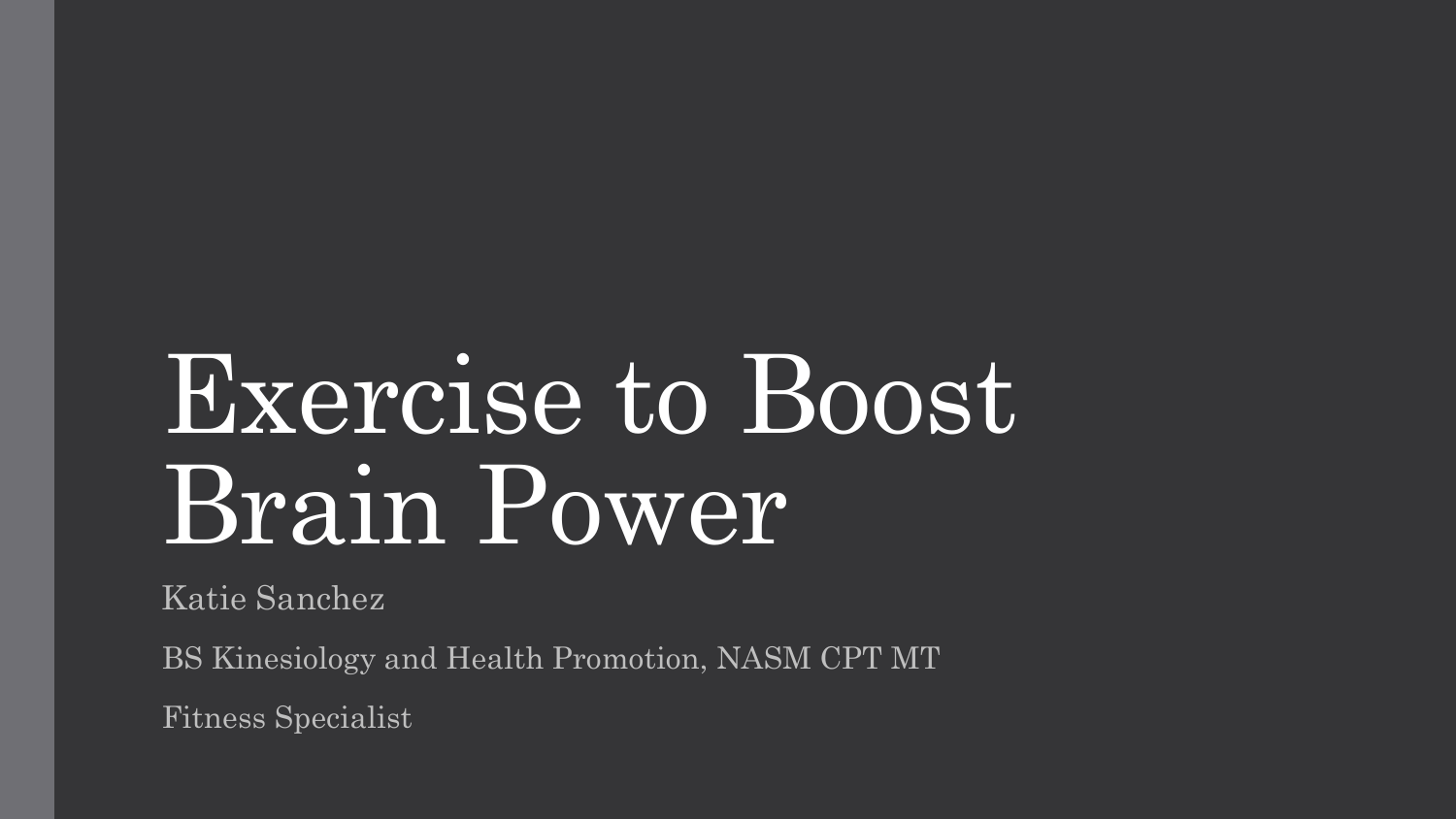### The Brain

#### • **Neuroplasticity**

- Rewire injured nerves and brain
- Tackle fear and stress
- What is on the other side of fear?
- Find your hidden abilities!

#### • **Neuroprotection**

• Delay functional decay in neurodegenerative diseases

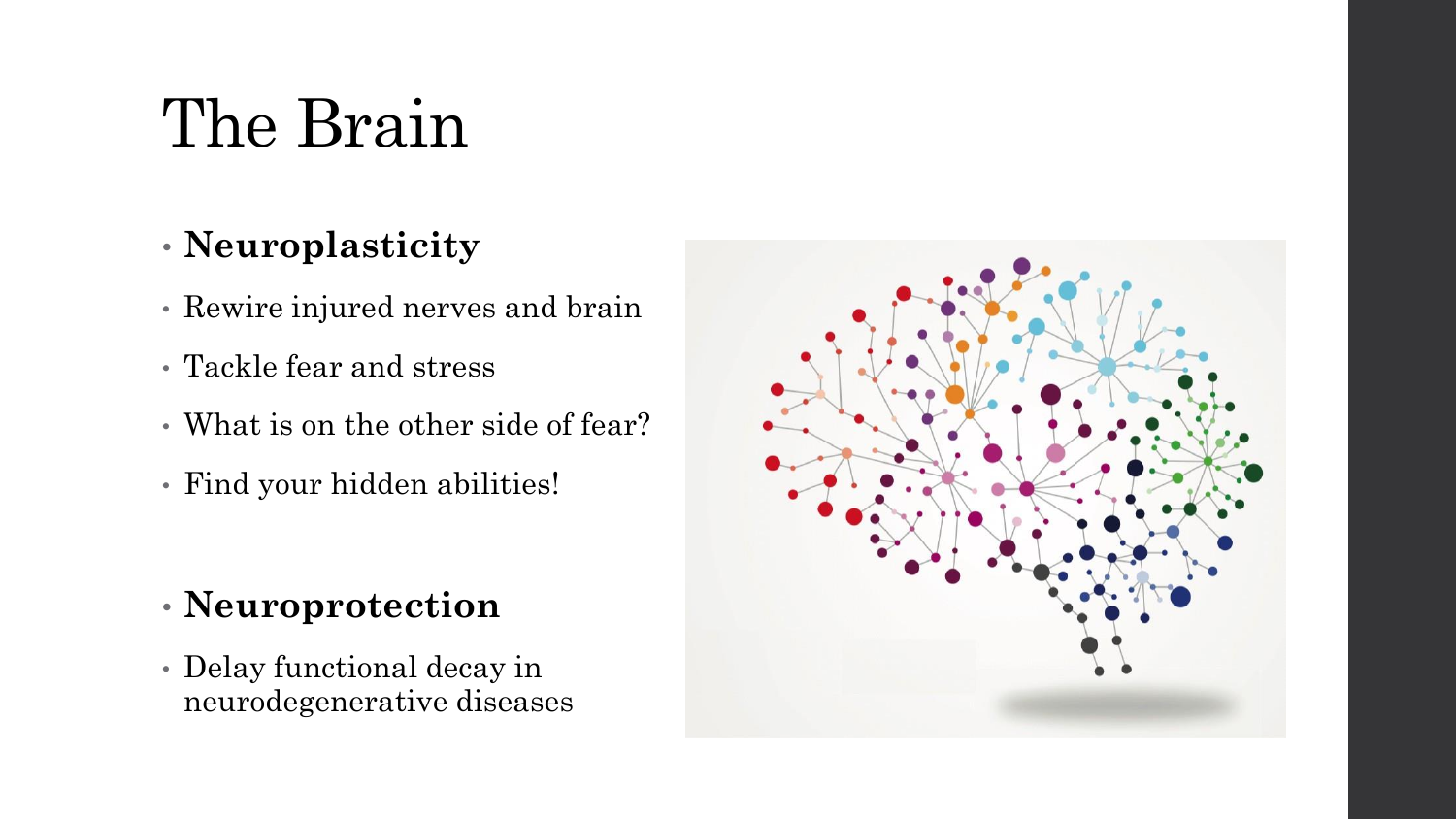### The Brain-Changing Effects of Exercise

- When you start moving your body, physiological changes occur
	- Prefrontal Cortex
		- Decision-making
		- Focus
		- Attention
	- Hippocampus
		- Learning
		- Memory: form and retain long term memories

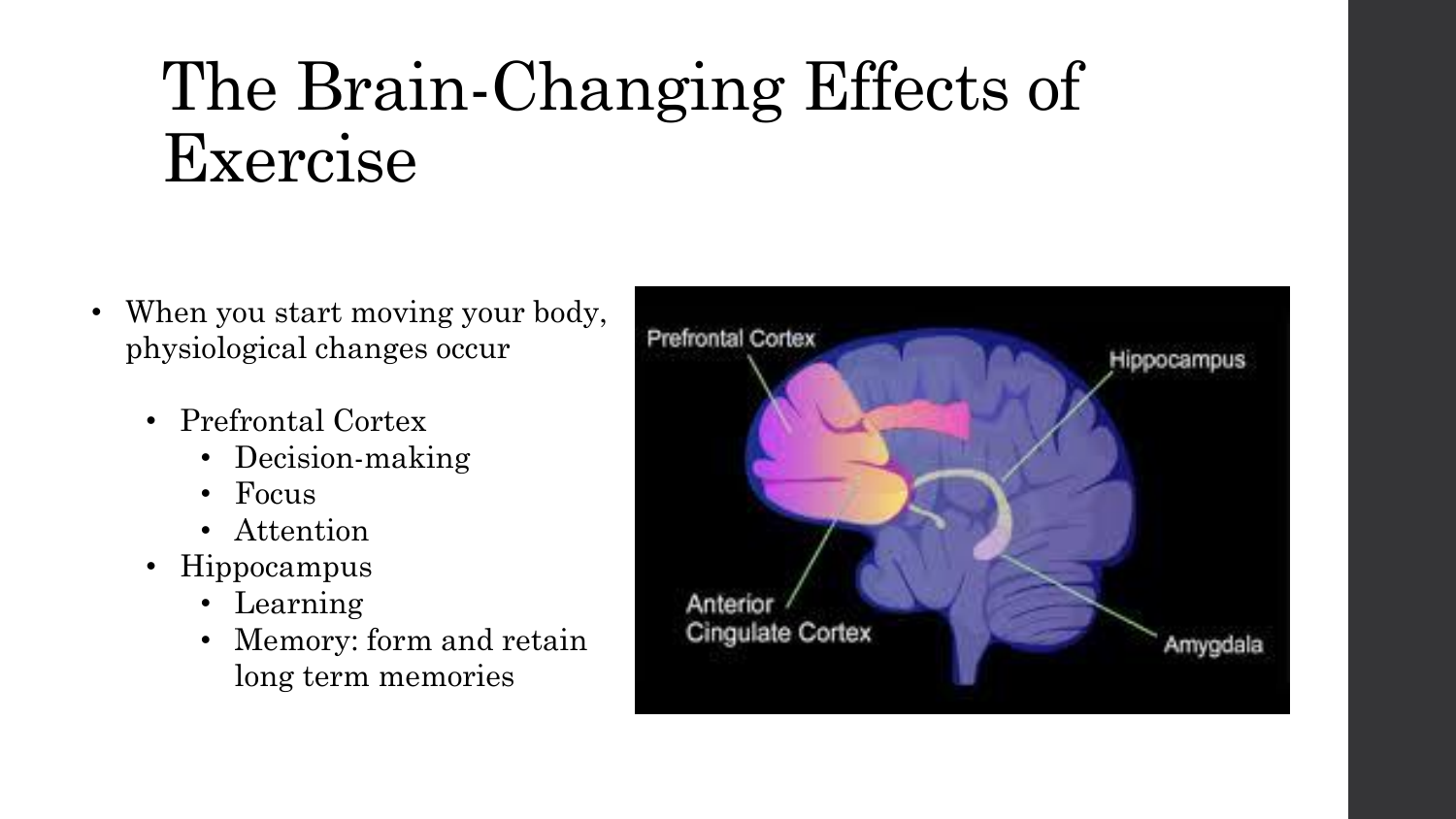# Exercise is Transformative

- Exercise affects the brain and body in many ways
- Increases heart rate
- Pumps more oxygen to the brain
- Aids the release of hormones and growth factors
- Boosts memory
- Increases concentration
- Lengthens attention span
- Improves multi-tasking and planning

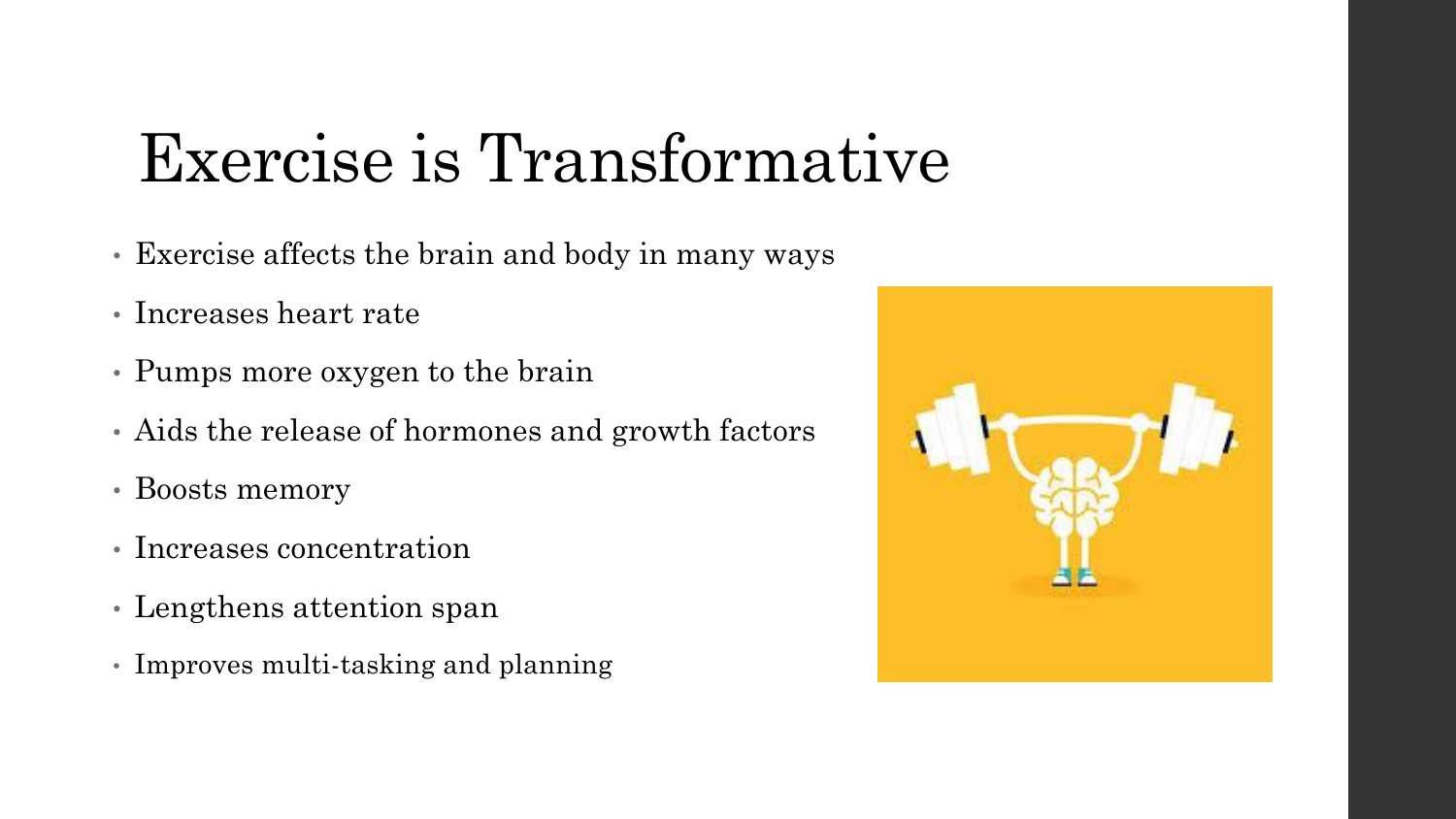#### Exercise is Powerful



- Improved clarity
- Better mood
- Better energy
- Stress relief
- Feeling stronger
- Increased confidence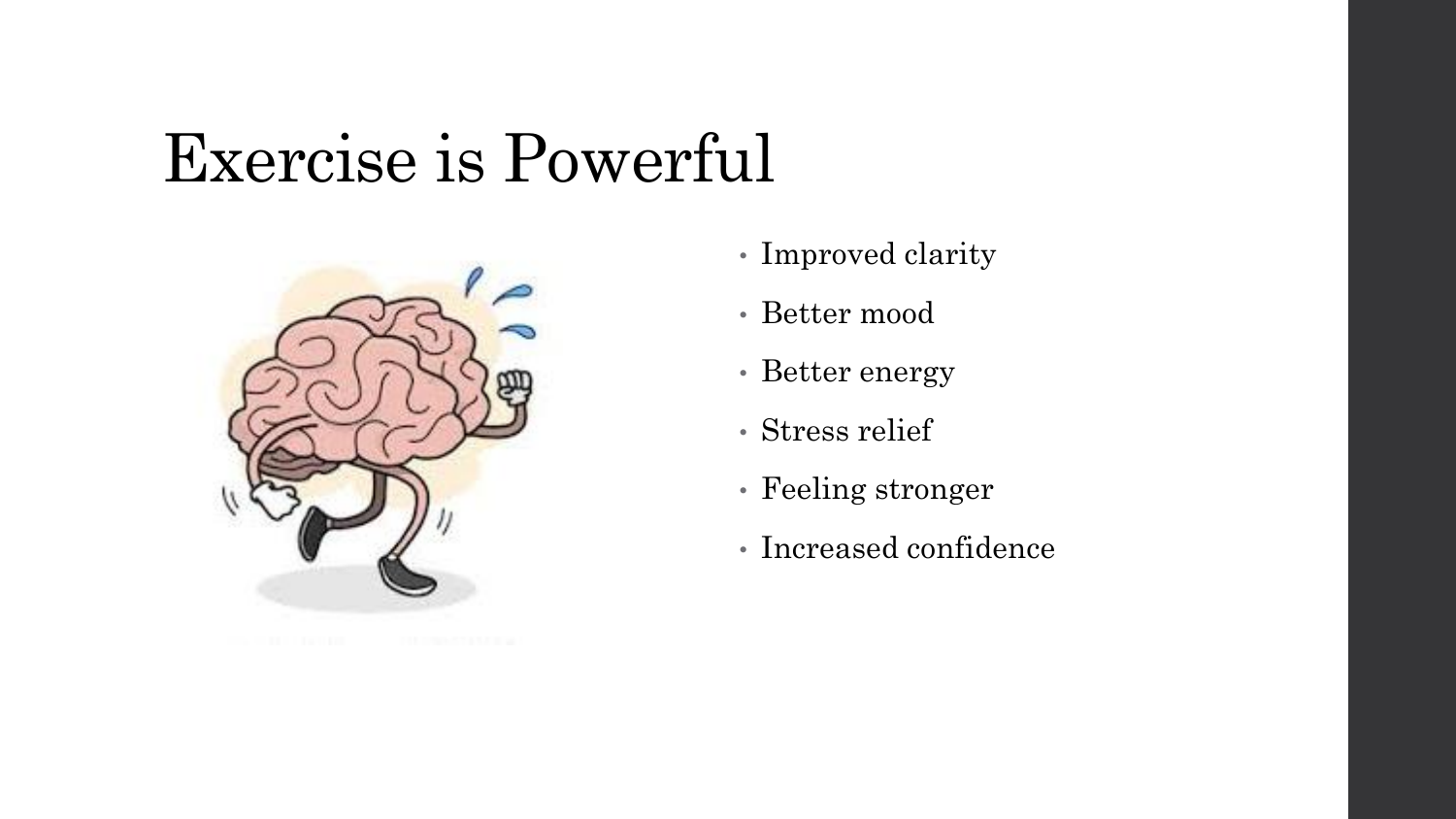# Try Everything!

- Yoga
- Strength Training
- Dance: Zumba
- Running
- Kick boxing
- Pilates
- Tai Chi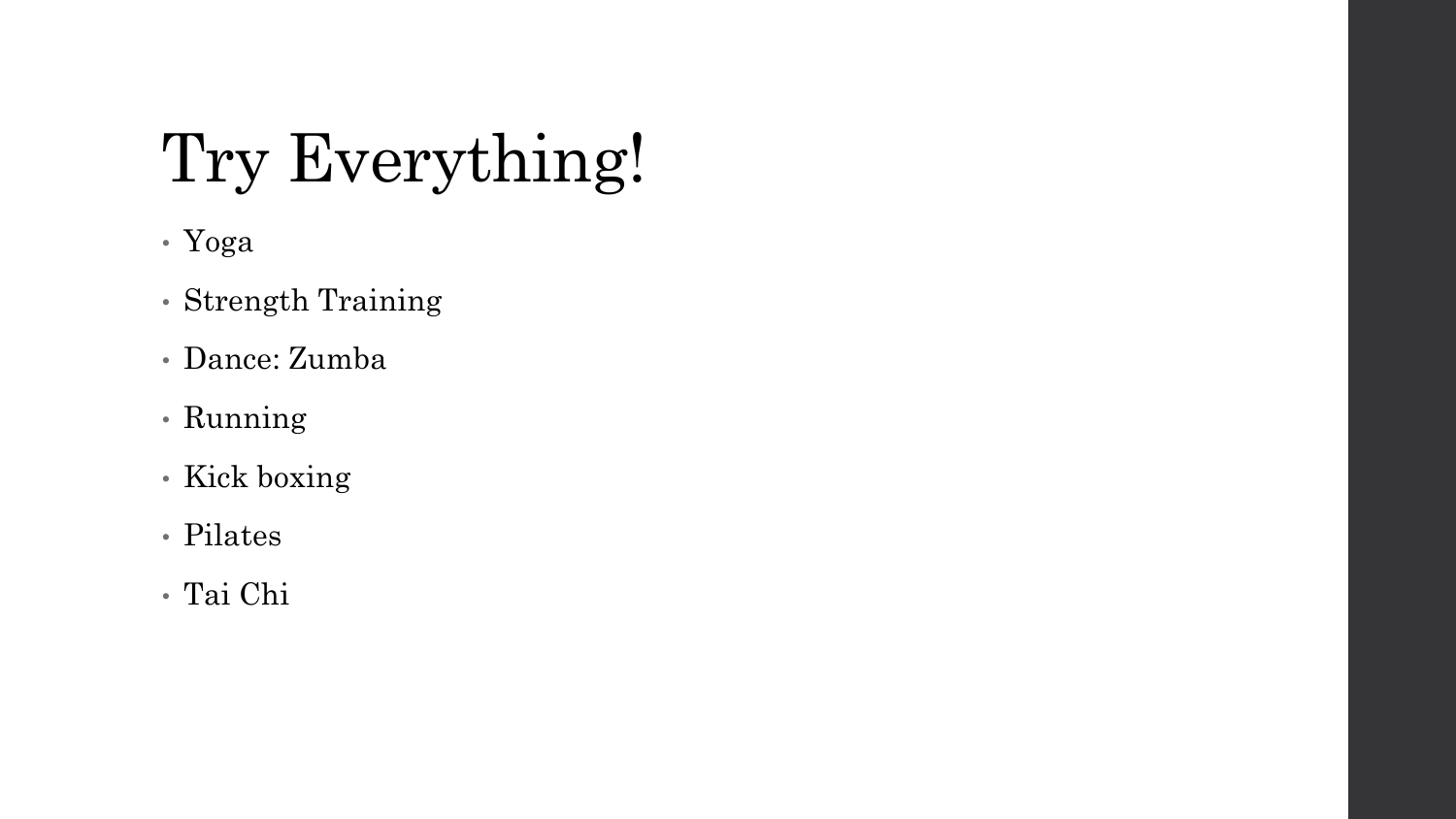#### $\boxed{\text{I am}}$

- **Strong** • **Amazing** • **Inspired** • **Determined** • **Learning**
- **Growing**
- **On fire**
- **Enough**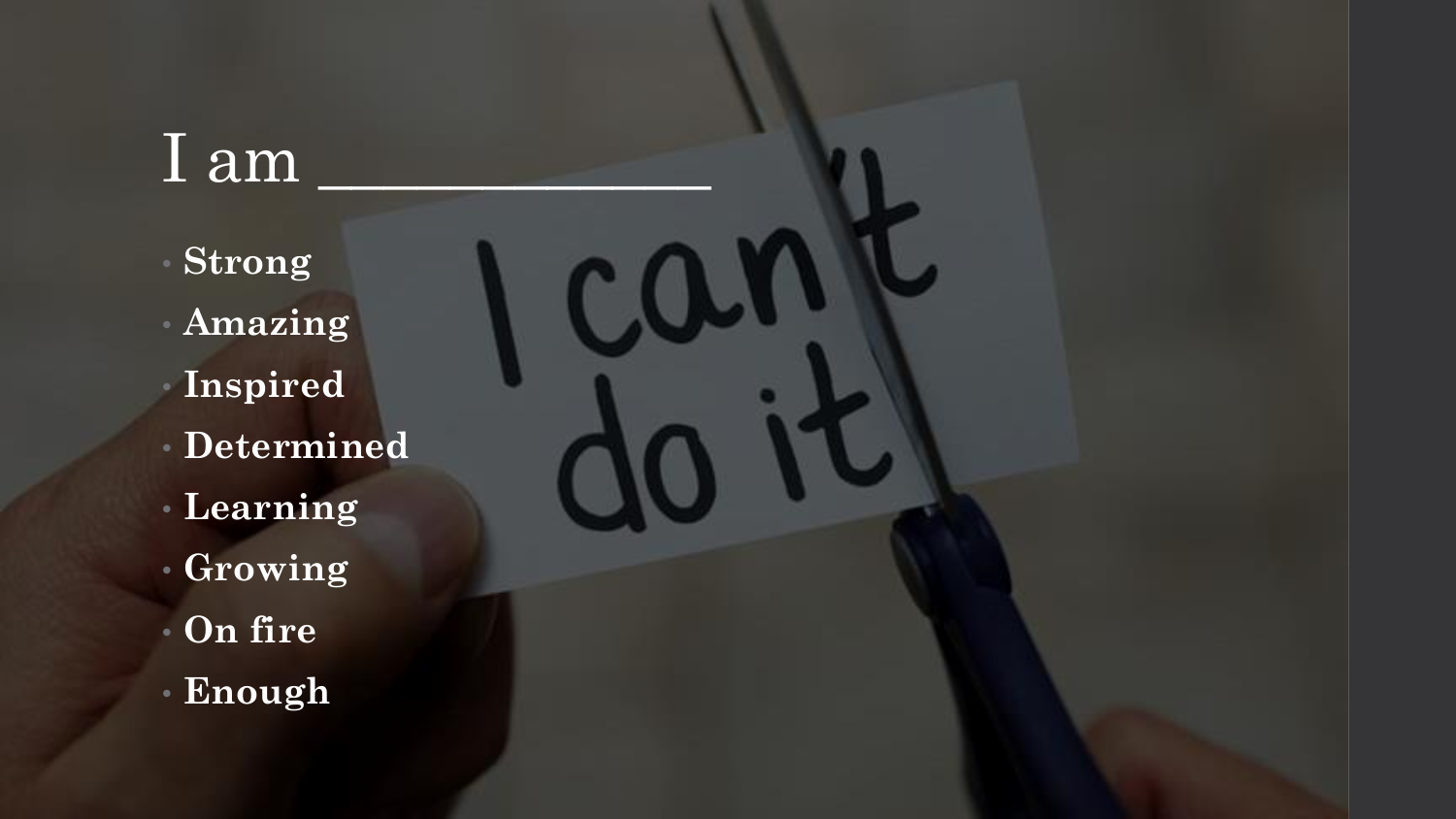# Gratitude, Grit and Goals

- Gratitude practice: focus on what your body can DO
- Grit: passion and perseverance for meaningful long-term goals
- Resilience
- Reframe adversity as a good thing
- Stay focused on things you can control
- You can achieve so much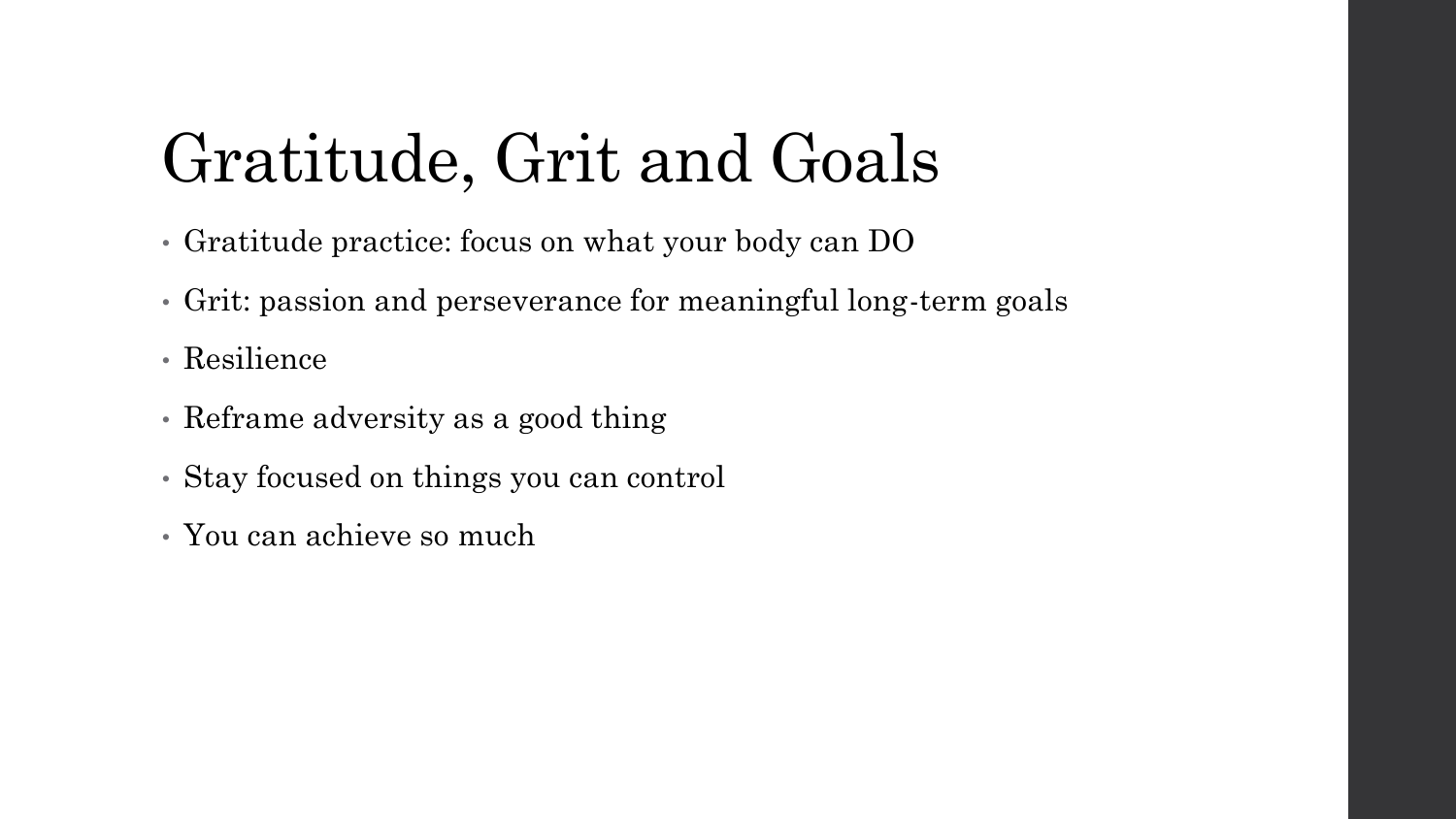### Breathe

- Mindful breath work
- Stress reduction technique
- $\cdot$  4 7 8 breathing
	- 1. Let all the air out through your mouth.
	- 2. Breathe in *quietly* through your nose for a count of 4.
		- Focus on a smooth even inhale.
		- Not forceful or forced
	- 3. Hold your breath for a count of 7.
	- 4. Blow air forcibly out for a count of 8.
- Repeat for 4 cycles